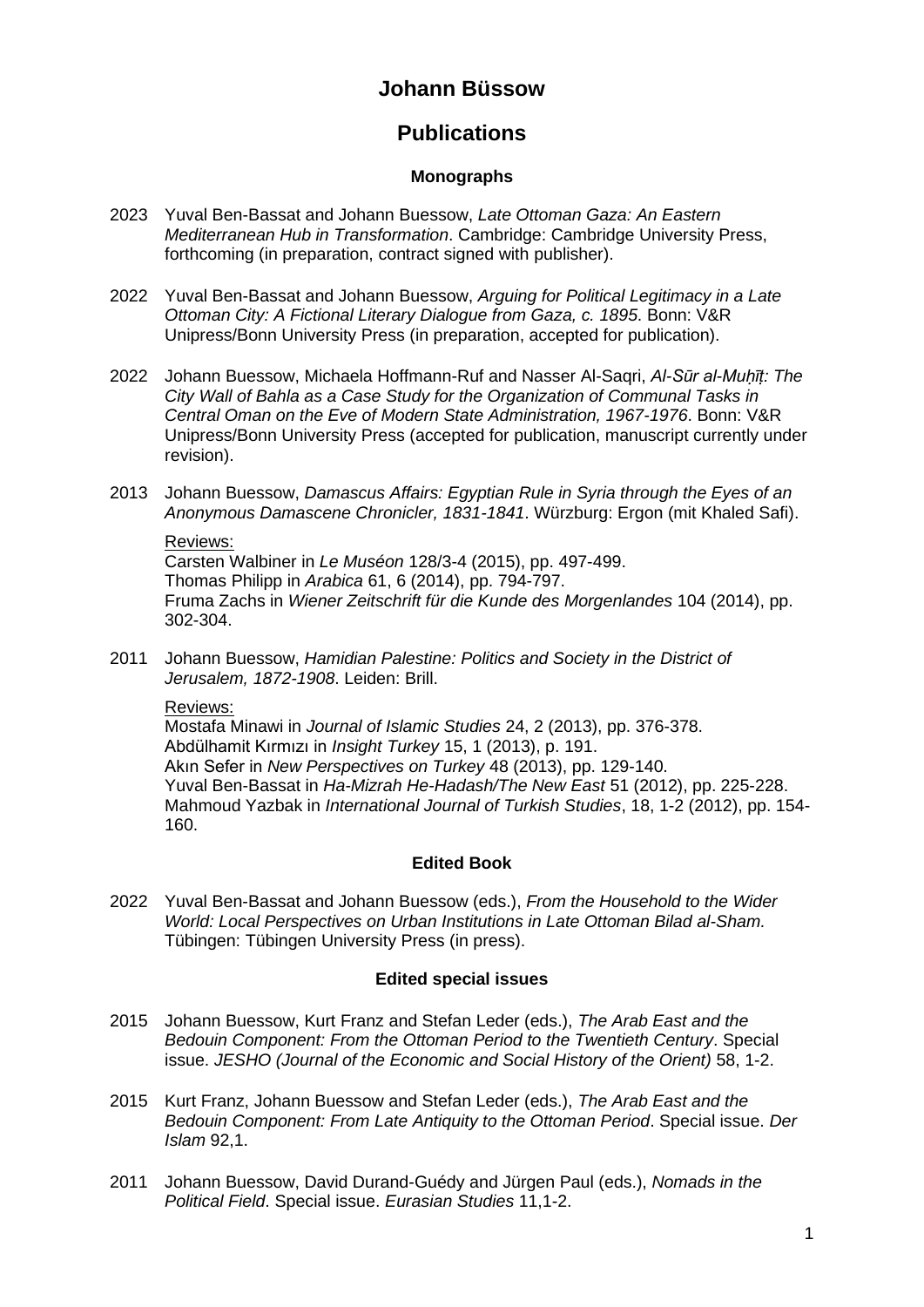2011 Johann Buessow, David Durand-Guédy and Jürgen Paul (eds.), *Nomads in the Political Field*. Special issue. *Nomadic Peoples* 15,1 (2011).

#### **Brochure**

2012 *Geschichtsort Jaffator: Osmanische Kommunalverwaltung und bürgerschaftliches Engagement in Jerusalem, 1867-1917*. Berlin: Aphorisma.

#### **Articles and book chapters**

- 2022 Johann Buessow. "The Municipal Compound in Late Ottoman Gaza: Local Appropriations of a Tanzimat Institution and their Visual and Material Communication", in Yuval Ben-Bassat and Johann Buessow (eds.), *From the Household to the Wider World: Local Perspectives on Urban Institutions in Ottoman Bilad al-Sham during the Transformations of the Long 19th Century*. Tübingen: Tübingen University Press (in press).
- 2022 Yuval Ben-Bassat and Johann Buessow, "Rethinking Urban Neighborhoods in Late Ottoman Bilad al-Sham: The Case of Gaza", in Yuval Ben-Bassat and Johann Buessow (eds.), *From the Household to the Wider World: Local Perspectives on Urban Institutions in Ottoman Palestine and Syria during the Transformations of the 19th Century*. Tübingen: Tübingen University Press (in press).
- 2022 Yuval Ben-Bassat and Johann Buessow, "Introduction", in Yuval Ben-Bassat and Johann Buessow (eds.), *From the Household to the Wider World: Local Perspectives on Urban Institutions in Ottoman Bilad al-Sham during the Transformations of the Long 19th Century*. Tübingen: Tübingen University Press (in press).
- 2020 Yuval Ben-Bassat and Johann Buessow, "Applying Digital Methods to the Urban History of the Modern Middle East: GIS Analysis of the Social Basis of Political Partisanship in Late Ottoman Gaza", *JESHO (Journal of the Economic and Social History of the Orient)* 63,4, pp. 505-55.
- 2020 Sarah Buessow and Johann Buessow, "Domestic Workers and Slaves in Late Ottoman Palestine at the Moment of the Abolition of Slavery: Considerations on Semantics and Agency", in Stephan Conermann und Gül Şen (eds.), *Slaves and Slave Agency in the Ottoman Empire*. Göttingen: Vandenhoeck & Ruprecht, pp. 373- 433.
- 2018 Johann Buessow and Astrid Meier, "Ottoman Corporatism" in Schirin Amir-Moazami, Bettina Gräf und Birgit Krawietz (eds.), Ways of Knowing Muslim Cultures and Societies, Leiden: Brill, 2018, pp. 81-110.
- 2018 Yuval Ben-Bassat and Johann Buessow, "Urban Factionalism in Late Ottoman Gaza, c. 1875-1914: Local Politics and Spatial Divisions", *JESHO (Journal of the Economic and Social History of the Orient)* 61,4 (2018), pp. 606-649.
- 2016 Johann Buessow, "Muhammad Abduh: The Theology of Unity (Risalat al-Tawhid)", in Björn Bentlage et al (eds.), *Religious Dynamics under the Impact of Imperialism and Colonialism: A Sourcebook*, Leiden: Brill, 2016, pp. 141-159.
- 2016 Johann Buessow, "Alltagsleben, Krieg und Politik im 'offenen Land': Ländliche Gesellschaft und tribale Kultur im Irak und in Syrien", in Bernd Lemke und Maximilian Brenner (eds.), *Irak und Syrien: Wegweiser zur Geschichte*, Paderborn: Verlag Ferdinand Schöningh, pp. 201-210.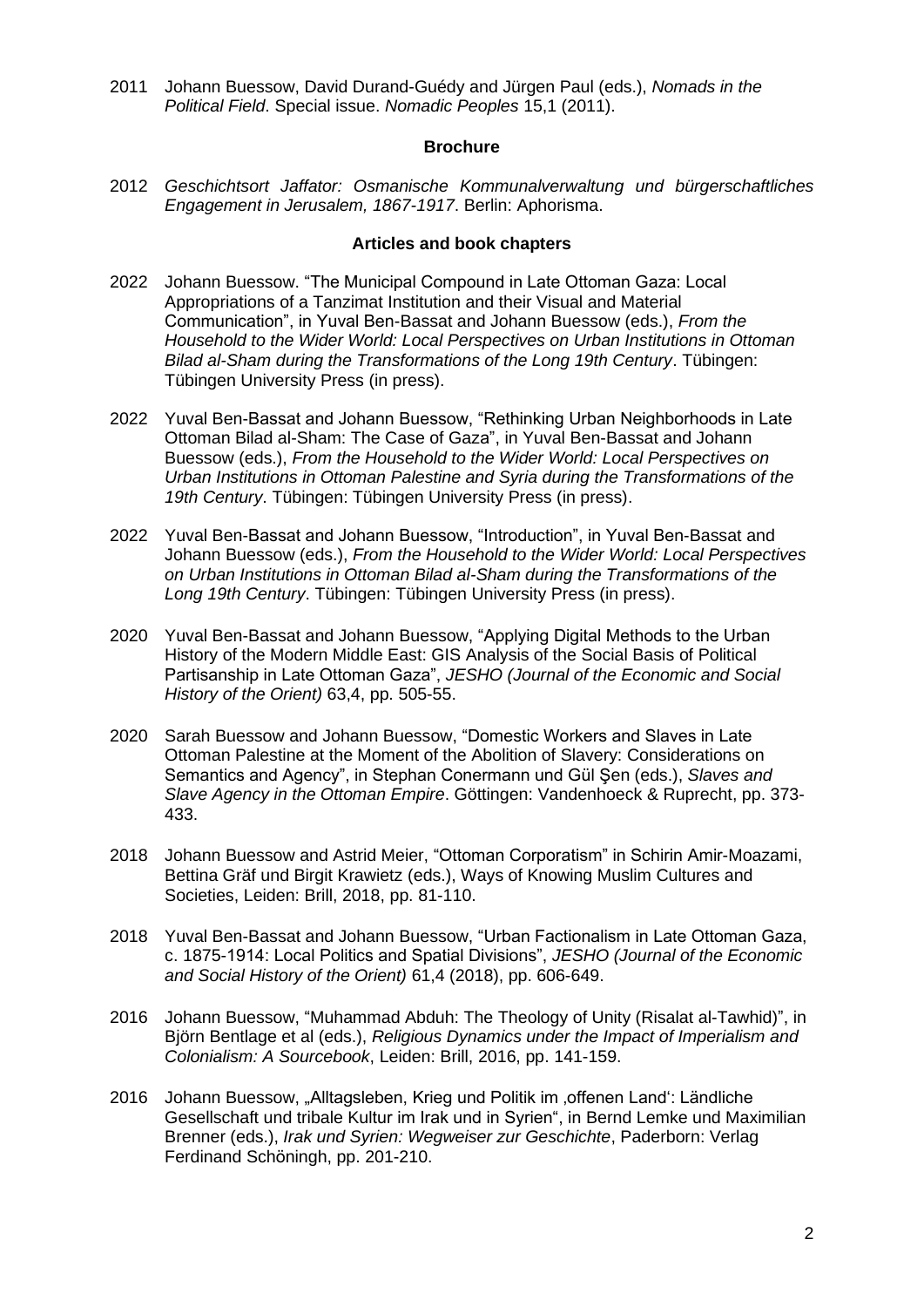- 2016 Johann Buessow, "Die wirtschaftliche und soziale Entwicklung", in Bernd Lemke und Maximilian Brenner (eds.), *Irak und Syrien: Wegweiser zur Geschichte*, Paderborn: Verlag Ferdinand Schöningh, pp. 189-200.
- 2016 Johann Buessow, "Devrimin Çocukları: Filistin'in Sosyal Hayatında Çocuklar, 1908- 1914", in Yuval Ben-Bassat and Eyal Ginio (eds.), *Jön Türklerin Filistin'i,* transl. Erkal Ünal, Istanbul: Koç Üniversitesi Yayınları (Turkish translation of "Children of the Revolution", 2011).
- 2015 Johann Buessow, Kurt Franz and Stefan Leder, "The Arab East and the Bedouin Component in Modern History: Emerging Perspectives on the Arid Lands as a Social Space", *JESHO* 58, 1-2, 1-19.
- 2015 Kurt Franz, Johann Buessow and Stefan Leder, "The Arab East and the Bedouin Component in Pre-modern History: Approaching Textual Representations and Their Changing Settings in Life", *Der Islam* 92, 1, 1-12.
- 2015 Johann Buessow, "Zihin Haritaları: Geç Osmanlı Döneminde İki Filistin Gazetesinin Akdeniz Dünyası", in Meltem Toksöz und Biray Kolluoğlu (eds.), *Osmanlılardan Günümüze Doğu Akdeniz Kentleri*, transl. Neyyir Berktay, Istanbul: Türkiye İş Bankası Kültür Yayınları, 121-138 (Turkish translation of "Mental Maps", 2010).
- 2014 Johann Buessow, "Ottoman Reform and Urban Government in Jerusalem, 1867- 1917", in Ulrike Freitag und Nora Lafi (eds.), *Urban Governance under the Ottomans: Between Cosmopolitanism and Conflict*, London: Routledge, 2014, pp. 97-141.
- 2014 Johann Buessow, "Re-imagining Islam in the Period of the First Modern Globalization: Muhammad ʿAbduh and his Theology of Unity", in Liat Kozma, Cyrus Schayegh und Avner Wishnitzer (eds.), *A Global Middle East: Mobility, Materiality and Culture in the Modern Age, 1880-1940*. London and New York: I.B. Tauris, pp. 273-320.
- 2012 Johann Buessow, "Bedouin Historiography in the Making: An Indigenous History of the Hasana Tribe in Syria", in Laila Prager (ed.), *Repräsentationen von Nomaden und Sesshaften in der 'Alten Welt'*. Münster: Lit-Verlag, pp. 160-183.
- 2011 Johann Buessow, "Negotiating the Future of a Bedouin Polity in Mandatory Syria: Political dynamics of the Sbaʿa-ʿAbada during the 1930s", *Nomadic Peoples* 15, 1, pp. 68-92.
- 2011 Johann Buessow, "Kooperation und Konflikt: Die Stammeskonföderation der Anaza und die Etablierung moderner Staatlichkeit in der syrischen Steppe", in Sandra Calkins und Jörg Gertel (eds.), *Nomaden in unserer Welt*. Bielefeld: Transcript, pp. 214-225.
- 2011 Johann Buessow, David Durand-Guédy and Jürgen Paul, "Preface", *Nomads in the Political Field*. Sonderheft. *Eurasian Studies* 11, 1-2, pp. 1-9.
- 2011 Johann Buessow, David Durand-Guédy and Jürgen Paul, "Preface", *Nomads in the Political Field*. Sonderheft. *Nomadic Peoples* 15, 1, pp. 1-10.
- 2011 Johann Buessow, "Street Politics in Damascus: Kinship and other Social Categories as Bases of Political Action, 1830–1841", *History of the Family* 16, 2, pp. 108-125.
- 2011 Johann Buessow, "Children of the Revolution: Youth in Palestinian Public Life, 1908- 14", in Yuval Ben-Bassat und Eyal Ginio (eds.), *Late Ottoman Palestine: The Period of Young Turk Rule*. London/New York: I.B. Tauris, pp. 55-78.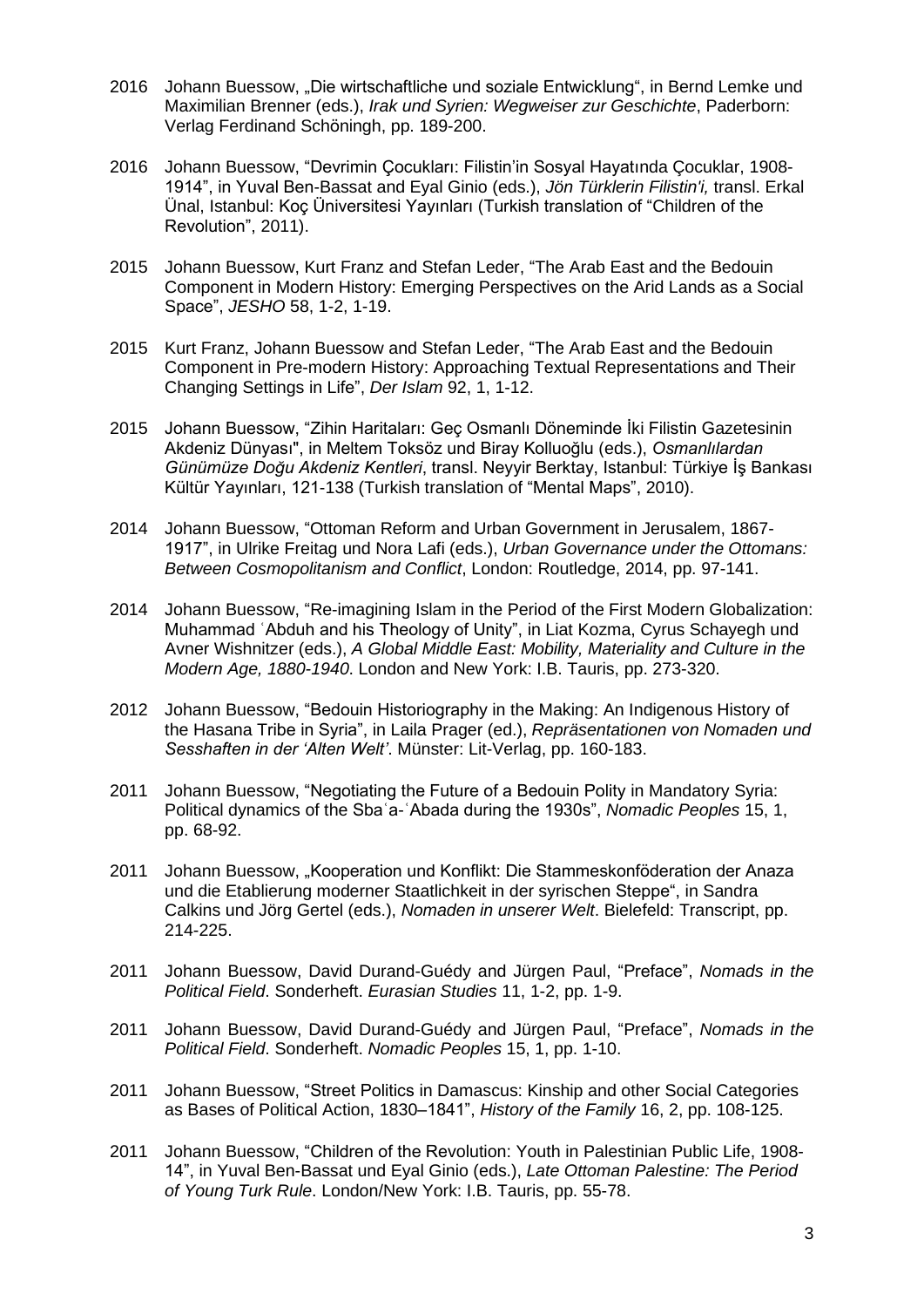- 2010 Johann Buessow, "Mental Maps: The Mediterranean Worlds of Two Palestinian Newspapers in the Late Ottoman Period," in Meltem Toksoz / Biray Kirli (eds.), *Cities of the Eastern Mediterranean: From Ottoman Times to the Present Day*. London/New York: I.B. Tauris, pp. 100-115.
- 2007 Johann Buessow and Stephan Roll, "Freiheit, die sie meinen: Die Diagnosen des aktuellen Arab Human Development Report", in *Zeitschrift für Kulturaustausch* 52,2, pp. 85-86.

#### **Encyclopaedia and handbook articles**

- 2021 Johann Buessow and Lisa Wolfgarten-Kolmorgen, "Fatḥallāh al-Ṣāyigh", in David Thomas and Johan Chesworth (eds.), *Christian-Muslim Relations: A Bibliographical History*, Volume 18: *The Ottoman Empire (1800-1914)*. Leiden and Boston: Brill, pp. 307-320.
- 2020 Johann Buessow, "Firḍa", in *Encyclopaedia of Islam Three,* Leiden: Brill.
- 2019 Johann Buessow, "Hebron, History from 922/1516", in *Encyclopaedia of Islam Three*. Leiden: Brill.
- 2018 Yuval Ben-Bassat and Johann Buessow, "Ottoman Jerusalem", in Suleiman Mourad, Bedross Der Matossian und Naomi Koltun-Fromm (eds.), *The Routledge Handbook on Jerusalem*, London: Routledge, 2018, pp. 113-121.
- 2018 Yuval Ben-Bassat and Johann Buessow, "Jerusalem, History since 922/1516", *Encyclopaedia of Islam Three*. Leiden: Brill.
- 2012 Johann Buessow, "Gaza, History", in *Encyclopaedia of Islam Three*. Leiden: Brill.
- 2012 Johann Buessow and Astrid Meier, "ʿAnaza", in *Encyclopaedia of Islam Three*. Leiden: Brill.
- 2011 Johann Buessow, "Osmanisches Reich", in *Kleines abc des Nomadismus*. Hamburg: Museum für Völkerkunde, pp. 152-54.
- 2011 Johann Buessow, "Postnomadische Lebensweise", in *Kleines abc des Nomadismus*. Hamburg: Museum für Völkerkunde, pp. 164.
- 2011 Johann Buessow and Thorsten Schoel, "Recht und Gesetz", in *Kleines abc des Nomadismus*. Hamburg: Museum für Völkerkunde, pp. 172-73.
- 2011 Johann Buessow, Angelika Berlejung and Stefan Leder, "Stamm", in *Kleines abc des Nomadismus*. Hamburg: Museum für Völkerkunde, pp. 200-201.
- 2011 Johann Buessow, "Steppen und Wüsten", in *Kleines abc des Nomadismus*. Hamburg: Museum für Völkerkunde, p. 206.
- 2011 Johann Buessow, Sandra Calkins, Annegret Nippa and Ulf Scharrer, "Wirtschaftlicher Austausch", in *Kleines abc des Nomadismus*. Hamburg: Museum für Völkerkunde, pp. 242-45.

#### **Reviews**

2014 Roberto Mazza, *Jerusalem: From the Ottomans to the British*. London: I.B. Tauris. *Die Welt des Islams* 54, 1 (2014), S.131-133.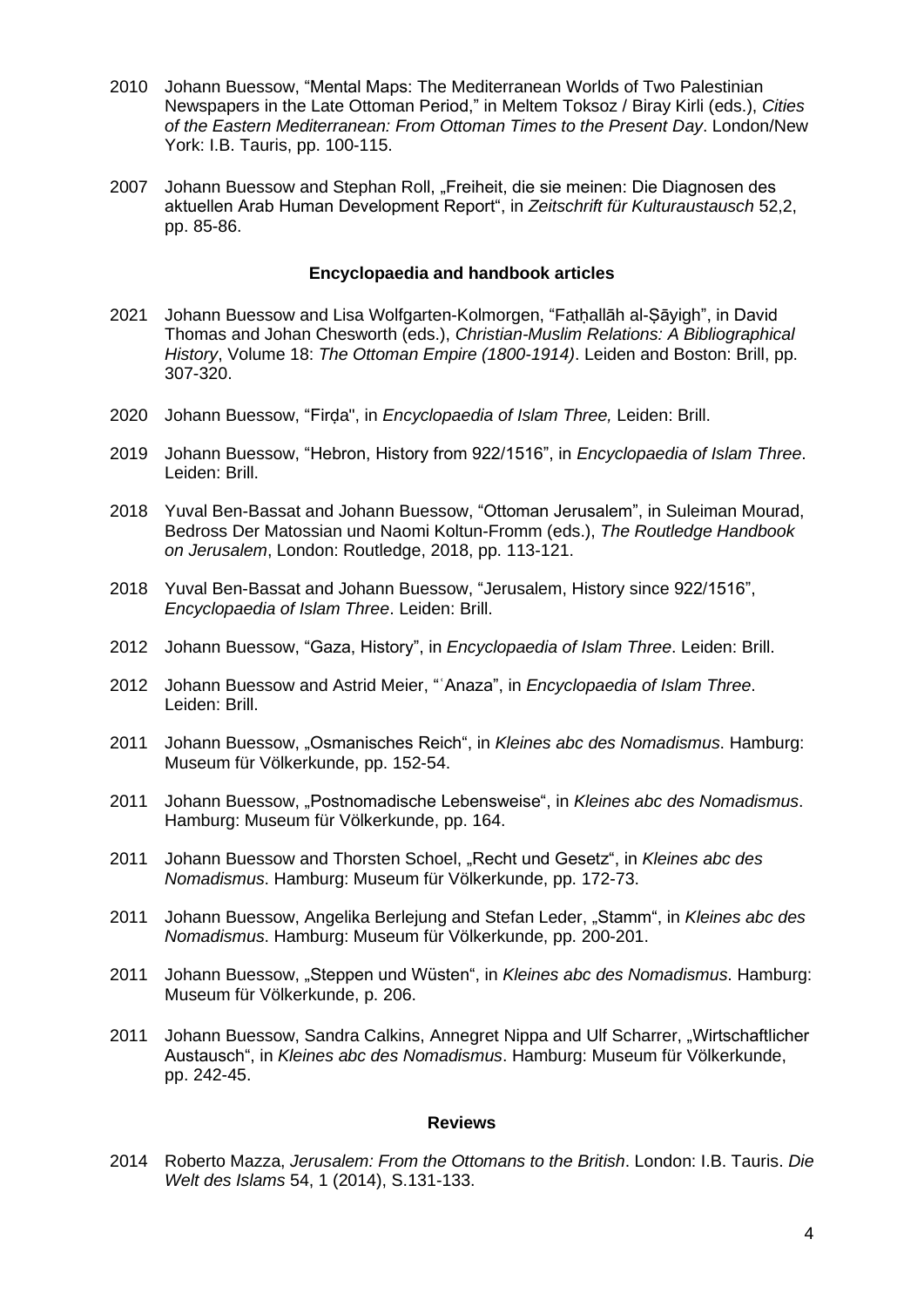- 2013 Stefania Ecchia, *Sviluppo economico e innovazioni istituzionali nel distretto di Haifa sul finire dell'Impero ottomano (1890-1915)*. Neapel: Edizioni Scientifiche Italiane, 2008. *Die Welt des Islams* 53, 2, pp. 265-257.
- 2013 Manfred Sing, *Progressiver Islam in Theorie und Praxis: Die interne Kritik am hegemonialen islamischen Diskurs durch den 'roten Scheich' 'Abdallāh al-'Alāyilī (1914-1996).* Würzburg: Ergon, 2007. *Die Welt des Islams* 53, 2, pp. 277-279.
- 2011 Abigail Jacobson, *From Empire to Empire: Jerusalem between Ottoman and British Rule*. Syracuse, NY: Syracuse University Press 2011. *The Middle East Journal* 66, 3, pp. 556-558.
- 2012 Francis Robinson (ed.), *The New Cambridge History of Islam*, Bd. 5: *The Islamic World in the Age of Western Dominance* (Cambridge: Cambridge University Press, 2010). *Sehepunkte* 12, 7-8, www.sehepunkte.de/2012/07/22050.html (15.07.2012).
- 2009 Lutz Berger, *Gesellschaft und Individuum in Damaskus, 1550-1791*. Würzburg: Ergon, 2007. *Wiener Zeitschrift für die Kunde des Morgenlandes* 99, pp. 430-433.
- 2008 Nora Lafi (ed.), *Municipalités méditerranéennes: Les réformes urbaines ottomans au miroir d'une histoire comparée (Moyen-Orient, Maghreb, Europe méridionale)* (Berlin: Schwarz, 2005). *Arabica* 55, 2, pp. 324-326.
- 2004 Dagmar Glaß, *Der Muqtataf und seine Öffentlichkeit: Aufklärung, Räsonnement und Meinungsstreit in der frühen arabischen Zeitschriftenkommunikation*. Würzburg: Ergon, 2004. *H-Soz-Kult*, http://hsozkult.geschichte.hu-berlin.de/rezensionen.
- 2006 Jens Hanssen, *Fin de Siècle Beirut: The Making of an Ottoman Provincial Capital*, Oxford: Oxford University Press 2005. *H-Soz-Kult*, http://hsozkult.geschichte.huberlin.de/rezensionen.
- 2006 Oliver Jens Schmitt, *Levantiner: Lebenswelten und Identitäten einer ethnokonfesionellen Gruppe im osmanischen Reich im "langen 19. Jahrhundert"* (München: Oldenbourg, 2005). *Historische Literatur* 4, 3 (2006), pp. 211. Onlineversion in *H-Soz-Kult*, http://hsozkult.geschichte.hu-berlin.de/rezensionen.
- 2005 Alexander Honold/Klaus R. Scherpe (eds.), *Mit Deutschland um die Welt: Eine Kulturgeschichte des Fremden in der Kolonialzeit* (Stuttgart/Weimar: Metzler, 2004). *Historische Literatur* 3, 4 (2005), pp. 142, Onlineversion in *H-Soz-Kult*, http://hsozkult.geschichte.hu-berlin.de/rezensionen.
- 2005 Ilan Pappe, *A History of Modern Palestine: One Land, Two Peoples*. Cambridge: Cambridge University Press, 2004. *Historische Literatur* 3, 3 (2005), pp. 424-426. Onlineversion in *H-Soz-Kult*, http://hsozkult.geschichte.hu-berlin.de/rezensionen.
- 2004 Christoph Schumann, *Radikalnationalismus in Syrien und Libanon. Politische Sozialisation und Elitenbildung 1930-1958* (Hamburg: Schriften des Deutschen Orient Instituts, 2001). *Die Welt des Islams* 44, S.18-20.

#### **Translations**

2004 Birgit Schäbler, *Aufstände im Drusenbergland: Ethnizität und Integration einer ländlichen Gesellschaft Syriens vom Osmanischen Reich bis zur staatlichen Unabhängigkeit*, Beirut: Dār al-Nahār (Übersetzung in das Arabische) (together with Hael Maarouf and Khaled Safi).